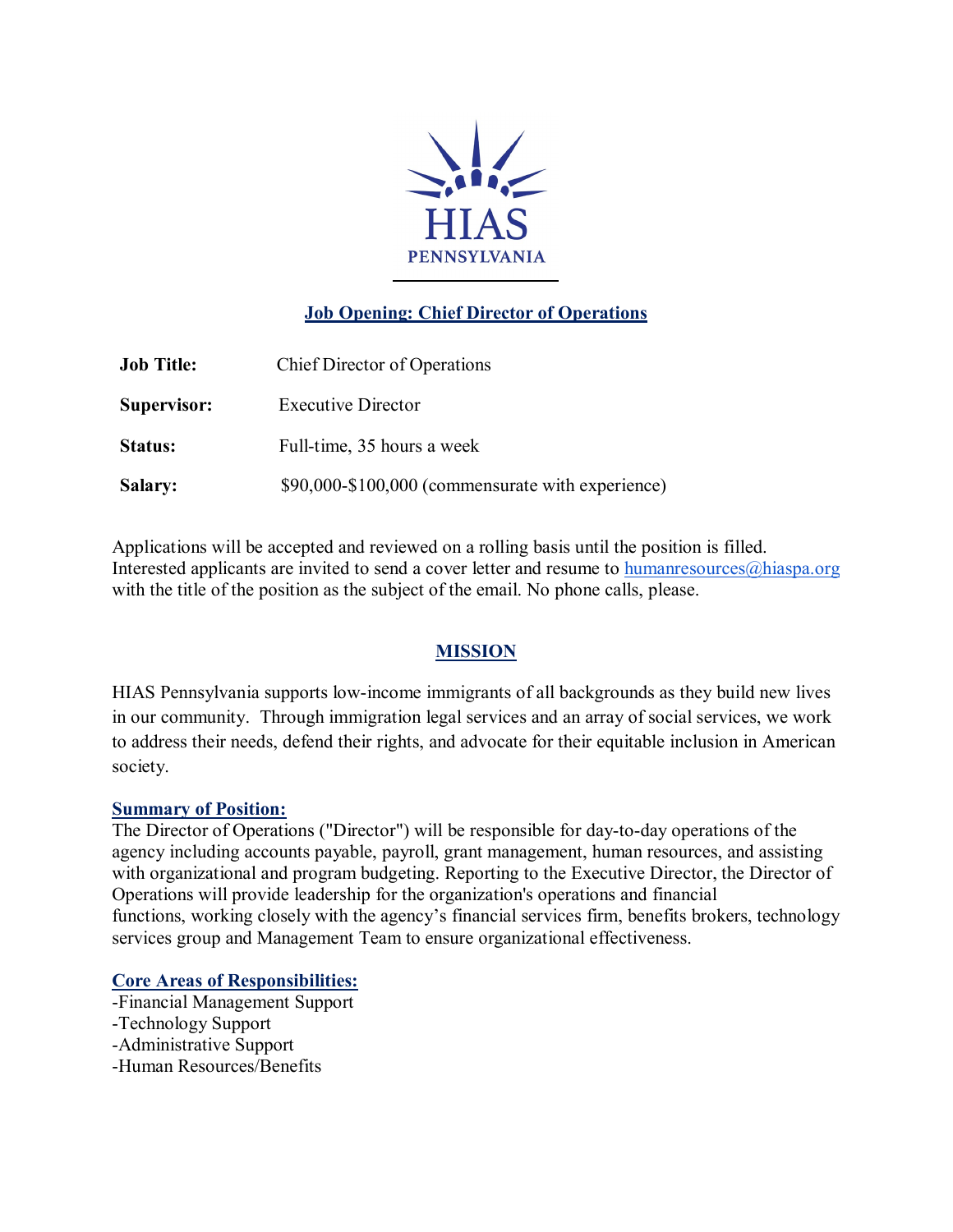## **Tasks:**

#### **Financial Management Support**

- Work with Senior Accountant and Development Directorto update and implement protocols for financial expense tracking, grant applications and reporting, procurements, and cash/transit expenses
- Oversee procurement of supplies and services
- Work with Senior Accountant and Financial Services firm to ensure that all bills are paid in a timely and accurate manner
- Work with Executive Director and financial services firm to develop annual agency budget
- Work with Executive Director, financial services firm and auditor to complete audit in a timely manner

#### **Technology Support**

- Troubleshoot, with the Technology, Data and Program Evaluation Manager agency ITCompany, any technology problems that arise and ensure that issues are resolved as quickly as possible
- Ensure, with theTechnology, Data and Program Evaluation Manager, that equipment owned or leased by the agency and operated by agency staff is in good working order and has all necessary supplies. Monitor service contracts for equipment as needed.
- Ensure, with the Technology, Data and Program Evaluation Manager that Program Data is accurate, well maintained and readily available for funders, government officials and others as appropriate
- Oversee the Technology, Data and Program Evaluation Manager and IT services firm

## **Administrative Support**

- Supervise Office Manager,
- Ensure, through supervision as well as participation in management team meetings, that the office is well run, neat and professional and that staff administrative needs are being met
- Serve as Agency Supplier Diversity Monitor ensuring that vendor contracts, as much as possible, are with minority, women-owned, disabled or veteran firms
- Other duties as needed

#### **Human Resources/DEI**

- Oversee Human Resources/DEI Manager
- Ensure compliance with all employment laws and regulations
- Monitor staff grievances with Human Resources/DEI Manager as appropriate
- Serve as staff liaison to Board Human Resources, Program Evaluation and Finance Committee.

### **Qualifications:**

• Commitment to and passion for HIAS Pennsylvania's mission to advocate for immigrants and refugees